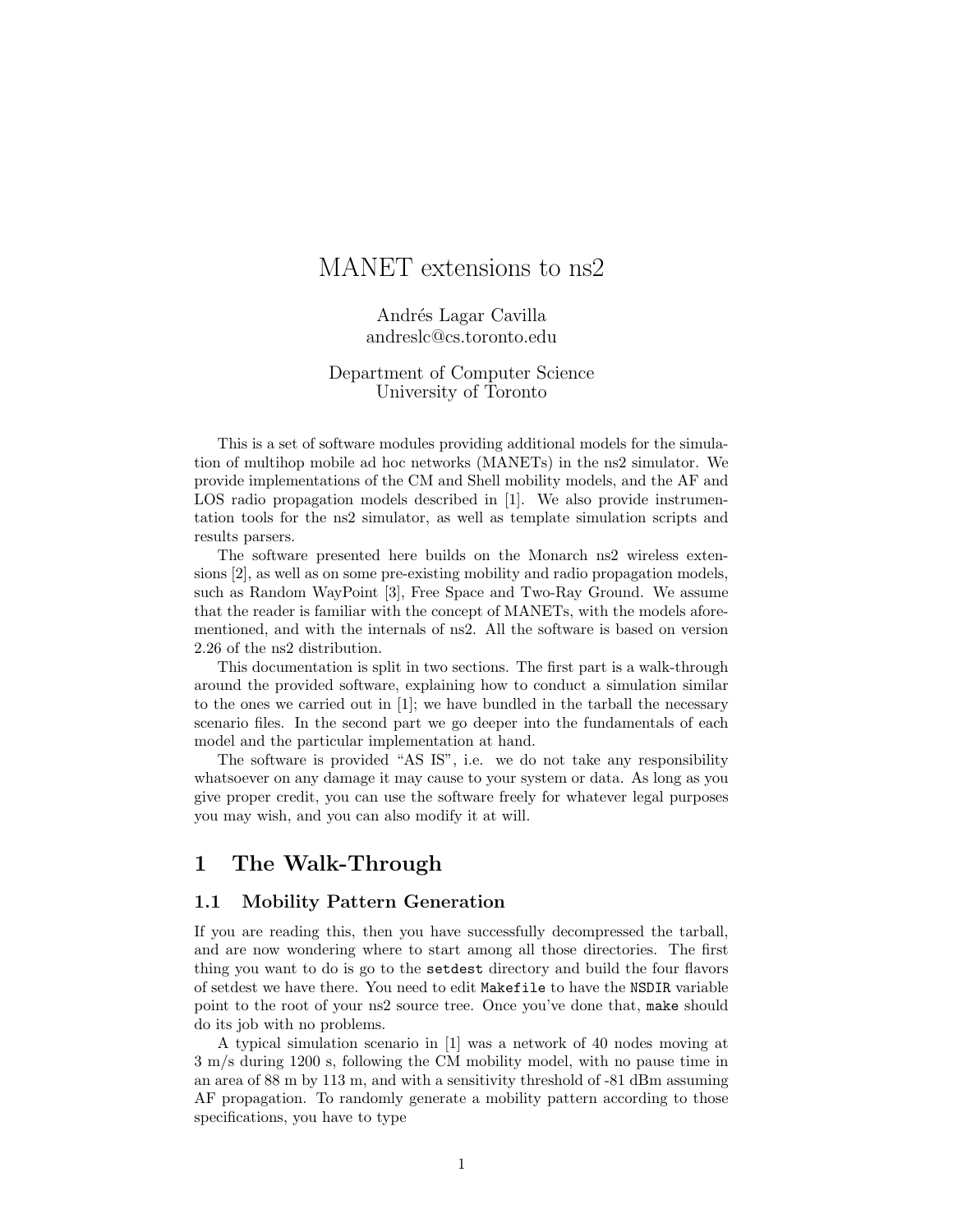./setdest\_cm\_af -n 40 -r -81 -p 0 -s 3 -t 1200 -x 88 -y 113 -f bahen\_cm\_graph.txt -g bahen\_af\_pic.pnm -d bahen\_af\_defs.txt > mobility-40-cmaf-81.1

This will take a while, and the mobility pattern will be written to the mobility-40-cmaf-81.1 file. You may want to generate 4 more mobility pattern files with the same specifications, labeled mobility-40-cmaf-81.2 to mobility-40-cmaf-81.5. This way you can run 5 different experiments and average the results.

setdest does not only generate a mobility pattern, but also computes some topology metrics derived from that pattern, and appends them as comments at the end of the output file. The next step is then to go to the parsers directory and compile the Java program MobilityParser by typing

javac MobilityParser.java. Then you can move the resulting .class file to where the mobility pattern files are located, and run java MobilityParser

mobility-40-cmaf-81 5. This will average the mobility metrics in each of the 5 files you have generated, and dump the results to mobility-40-cmaf-81.csv. This is a comma-separated-values file, readable by Matlab and any spreadsheet program. This csv file in particular will contain the values for three metrics:

- Link Changes: a global count of how many times the connectivity between each pair of nodes is interrupted and restored.
- Neighbor Density: the average number of peers within connectivity range for any given node at any given time.
- Optimal Path Length: the average length in hops of the optimal path between every pair of nodes for which a path actually exists, at any given time.

Now you have five mobility pattern files for a given scenario and the corresponding topology metric. You can create mobility patterns for roughly the same scenario, but now with FS propagation (in this case we'll specify a connectivity range of 35 m):

```
./setdest_cm -n 40 -r 35 -p 0 -s 3 -t 1200 -x 88 -y 113
-f bahen_cm_graph.txt > mobility-40-cm-35.1
```
This will take quite less time. You can also create five of these and average their topology metrics.

#### 1.2 Generating a traffic pattern

In the cbr dir you'll find cbrgen.tcl, a CBR traffic pattern script generator. To generate a traffic pattern suitable for the scenarios we've been working with above, type

ns cbrgen.tcl -nn 40 -mc 20 -rate 4 -size 64 -seed <seed> > cbr-40

where seed is some random floating point number between zero and one.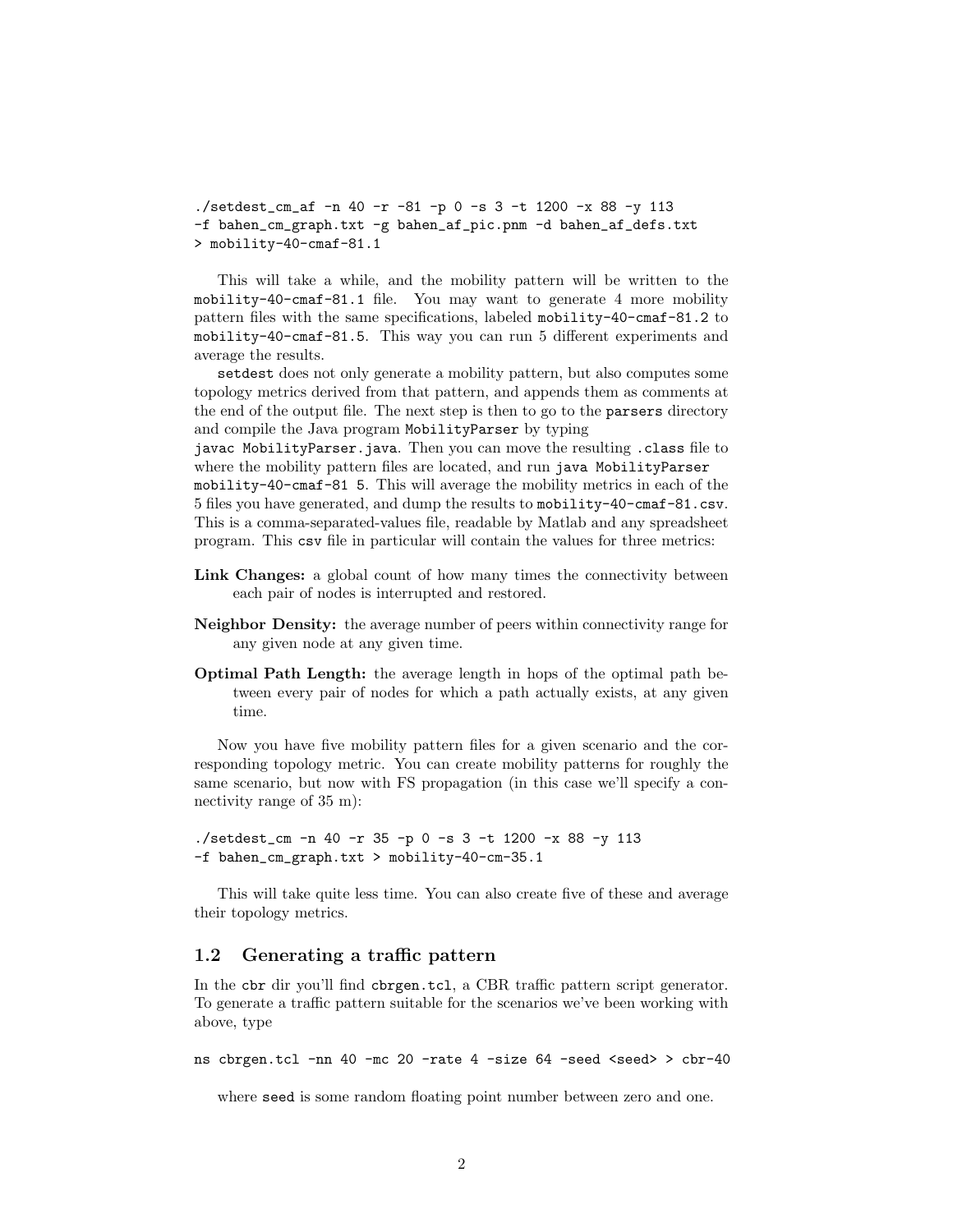#### 1.3 Integrating the propagation models to ns2

In the propagation directory you'll find 4 files with the implementation for ns2 of the Attenuation Factor and Line of Sight propagation models:

propagation\_af.cc and .h, and propagation\_los.cc and .h. Move this files to the mobile directory in your ns2 source tree, and add them to the list of object files in the ns2 Makefile: somewhere around line 216 in your ns2 Makefile you should be able to add the following line

mobile/propagation\_af.o mobile/propagation\_los.o \

Then recompile the whole simulator. You have now added both propagation models to ns2. However, before recompiling ns2 you may want to read the following section.

#### 1.4 Integrating our instrumentation extensions to ns2

We have developed a set of instrumentation extensions to ns2. These extensions track down the values of several performance metrics during a MANET simulation, and pour the final values to stdout once the simulation is finished. The metrics reported are:

packets sent

packets received

packet delivery rate

packet delivery latency: in miliseconds

routing packets transmitted

routing bytes transmitted

- normalized routing load: The ratio of routing packets transmitted to application-layer packets delivered.
- Routing optimality: expressed as the number of additional hops a packet traversed with respect to the optimal route at the time of arrival.

You may want to give a try to our instrumentation extensions. In such a case, go to the instrumentation directory and copy each file there to its proper place in the ns2 source tree (Always do backups!!!): cmu-trace.cc to trace, god.cc and god.h to mobile, dsdv.cc to dsdv, and packet.h to common. Note that the modified modules are based on version 2.26 of ns2. Now is a good time to recompile the whole simulator from scratch.

## 1.5 Running the simulations

Now you have all the components you need to run a simulation such as the ones we ran in [1]. In the script directory you'll find a tcl script

(wireless\_af\_inst.tcl) properly set up to run a simulation using AF propagation. But first some preparations (all paths relative to the location of the wireless\_af\_inst.tcl script):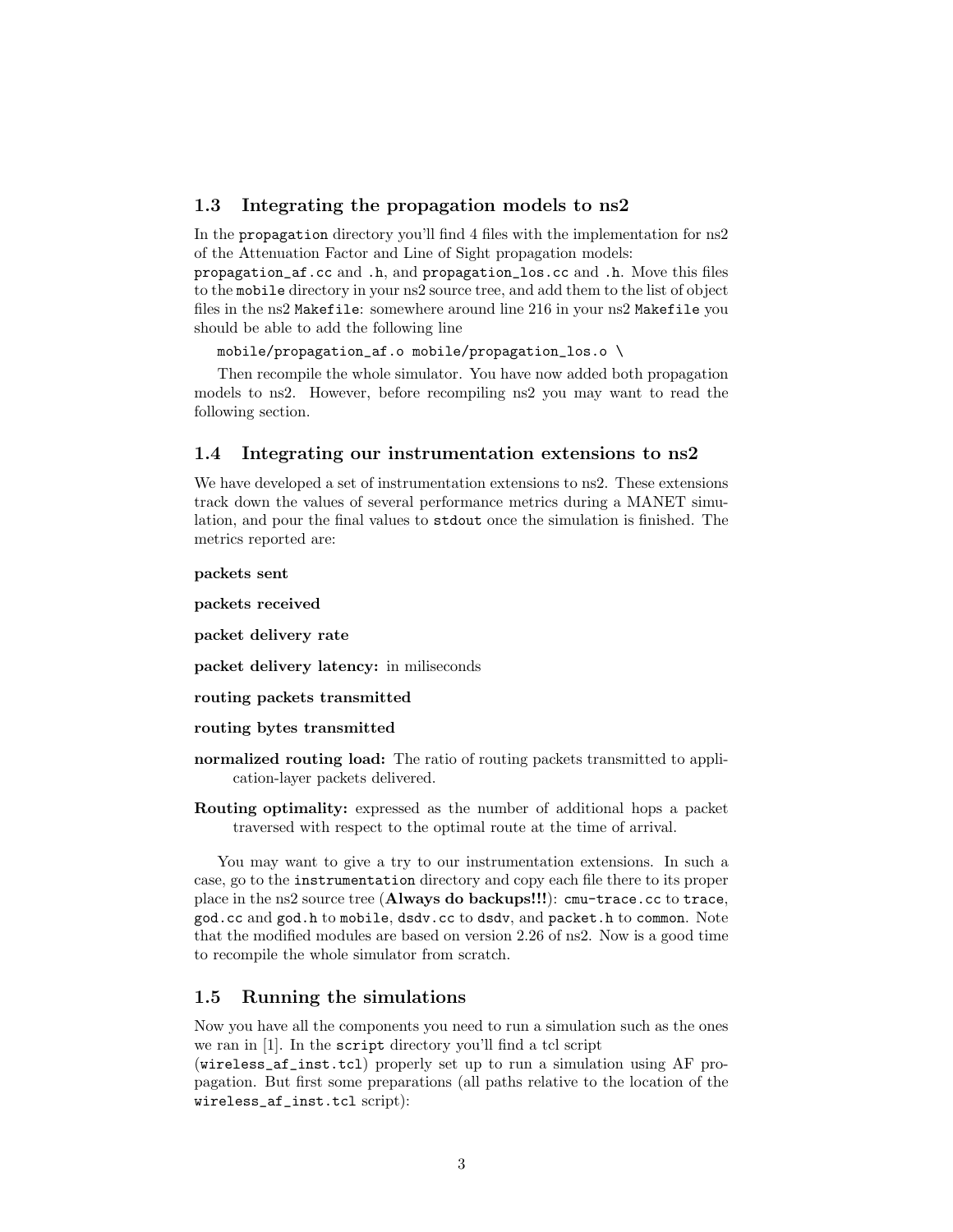- Create a mobility directory and move the mobility pattern files there.
- Create a cbr directory and move the traffic pattern file there.
- Copy (or link) the bahen\_af\_defs.txt and bahen\_af\_pic.pnm file from the setdest directory to where wireless\_af\_inst.tcl is.

Now you're ready to go. Type

ns wireless\_af\_inst.tcl -nn 40 -range -81 -proto dsdv -mobility cmaf -option 1 > results-40-81-dsdv-cmaf.1

To run the simulations using the other mobility patterns you generated type for example

ns wireless\_af\_inst.tcl -nn 40 -range -81 -proto dsdv -mobility cmaf -option 3 > results-40-81-dsdv-cmaf.3

And to run the same scenario but with dsr routing type

ns wireless\_af\_inst.tcl -nn 40 -range -81 -proto dsr -mobility cmaf -option 1 > results-40-81-dsr-cmaf.1

Note: If you chose not to use our instrumentation extensions then you can use instead the script wireless\_af.tcl with the same parameters. Note that now you don't need to pipe stdout to any file. The following section is of no interest to those who chose not to use our instrumentation extensions.

#### 1.6 Parsing the results

Now you have five result files generated by our instrumentation extensions, results-40-81-dsdv-cmaf.1 to results-40-81-dsdv-cmaf.5 (you may also have five similar files for dsr routing). If you want to average the results for the five runs, go to the parsers directory and compile OutputParser.java. Then copy the resulting .class file to where your results file are and type

```
java OutputParser results-40-81-dsdv-cmaf 5 1200 64
```
This will generate results-40-81-dsdv-cmaf.csv a (hopefully) nicely labelled and easily understandable digest of the simulation results.

## 2 Detailed Description

### 2.1 Starting with AutoCAD

which is, by the way, a registered trademark. In order to work with your instance of any of the models we provide, you will need to get hold of the AutoCAD blueprint of your floor plan, and convert it to a picture, preferably in png format. There's plenty of programs out there that can do that; one example is the opendwg utilities (www.opendwg.org).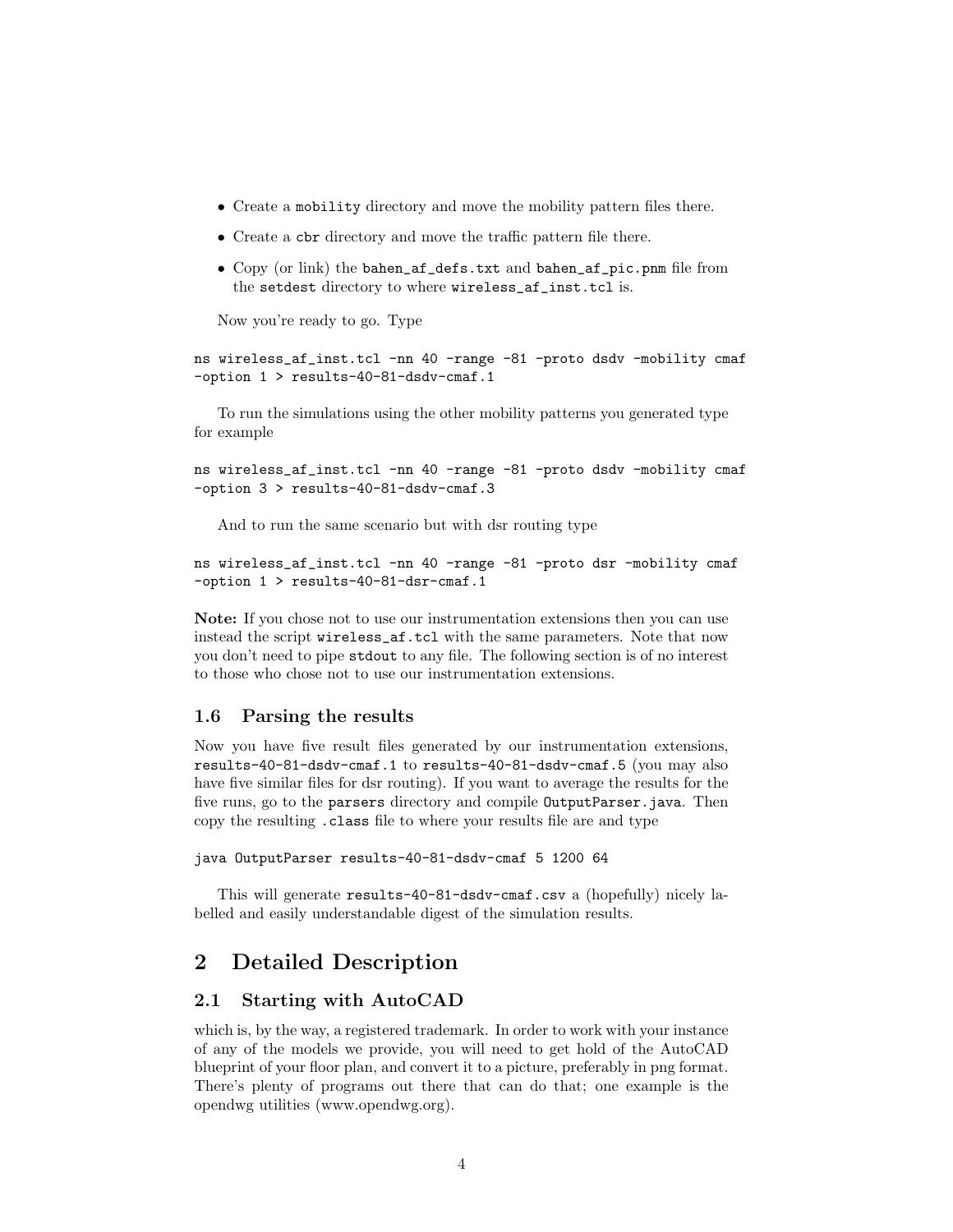### 2.2 AF propagation

Attenuation Factor is a radio propagation model that obeys the following equation:

$$
P_{AF}(r, m_1, ..., m_{\sigma}) = P_o(r_o) - 10n \log_{10} \left(\frac{r}{r_o}\right) - \sum_{i=1}^{\sigma} m_i \cdot PF_i,
$$

where  $P_o$  is the power at some nearby reference distance  $r_o$ , n is the path loss exponent that determines the rate at which power decreases with the distance  $r, m<sub>i</sub>$  is the number of times the dominant ray (the straight-line trajectory) between transmitter and receiver collides with an obstacle of material type  $i$ ,  $1 \leq i \leq \sigma$ , and  $PF_i$  is the attenuation due to obstacles of type *i*. In a nutshell, in AF propagation the dominant ray is used to count the number of obstacles (walls) between transmitter and receiver. Each wall material is tagged with a different attenuation factor, and the summation of the attenuation factors, plus a traditional log-distance path-loss component, constitutes the total signal attenuation with respect to the reference power  $P_0$ .

The AF propagation model is a module that can be integrated to ns2, as we have explained in subsection 1.3. The AF model needs a list of materials and their corresponding attenuation factors, as well as a means to detect intersections with obstacles. For the latter, we use a pnm picture of the floor plan, derived from the original AutoCAD file, in which each material has a different color. pnm is an easily-readable graphic format provided in the netpbm graphics package. If you have this package installed in your Linux distribution (you probably do), just run pngtopnm to convert a png to a pnm. You'll notice pnm's are bulky, however they compress fairly well. The bahen\_af\_pic.pnm file in the setdest directory is the one we used for our project.

To run the AF model we need to load the pnm picture and a text file specifying the color and attenuation factor of each material that should be considered, as well as the remaining AF parameters. The file bahen\_af\_defs.txt that you can find in the setdest directory will serve as an explanation:

-31.4627 1.96651 7 4.7727 255 255 255 4.7727 224 224 224 2.479 128 128 128 2.479 160 160 160 3.11104 160 160 255 3.11104 128 128 255 6.50076 64 64 64

where the first value is  $P_0$ , the second is n, the third is  $\sigma$  (the number of different materials), and the correspondingly following seven lines are the attenuation factor for each material and the rgb specification of the color of the material in the pnm picture. Inside your ns simulation script, you should set up the AF propagation command with the following commands:

```
set prop [new Propagation/AF]
$prop topography $topo
$prop load-defs <definitions file>
$prop load-pic <pnm picture>
```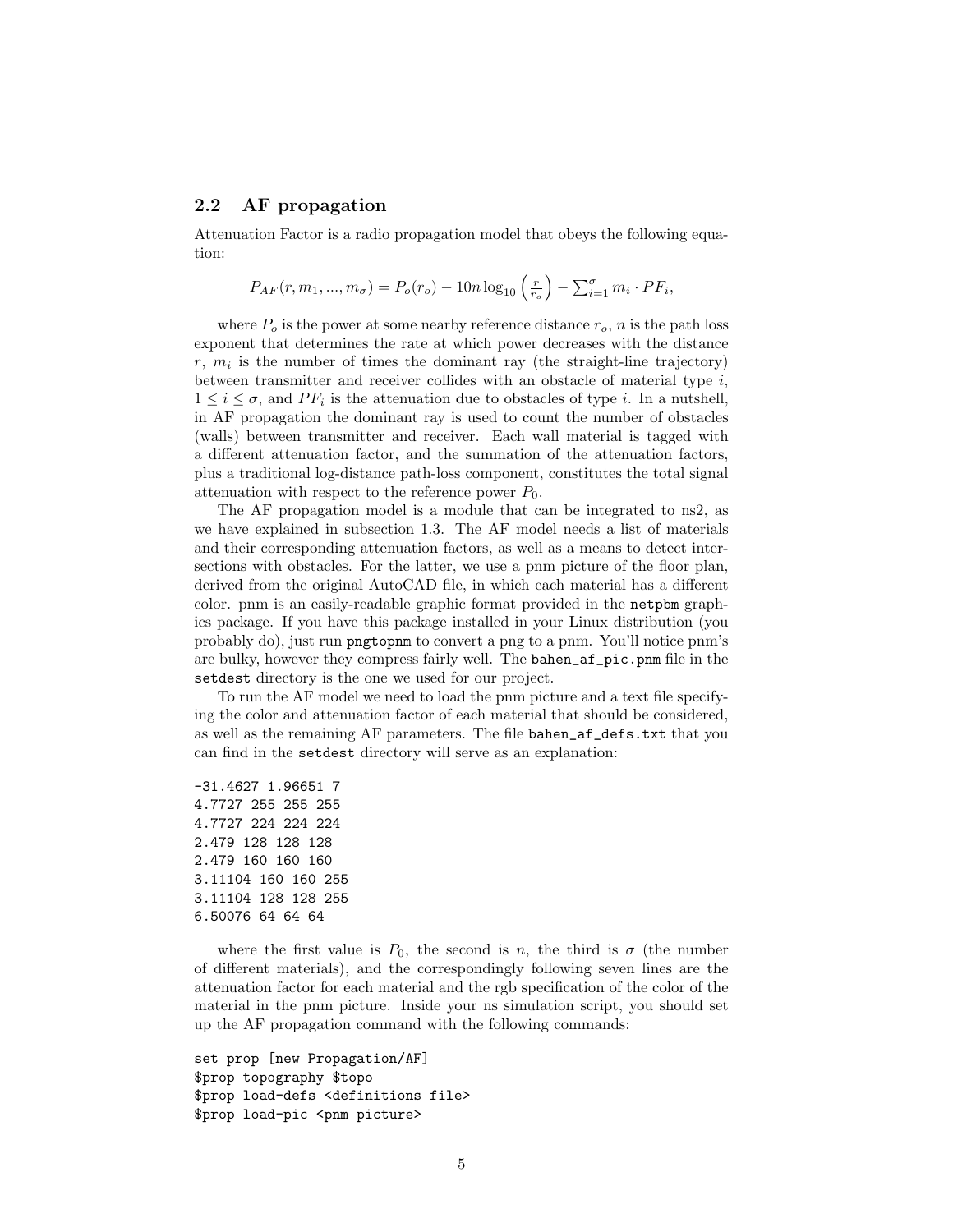where topo is a properly setup topography object with the simulation area dimensions. You can find these lines in the any of the scripts in the scripts directory.

#### 2.2.1 Line-Of-Sight Propagation

The LOS propagation model is derived from AF. It simply prevents propagation once an obstacle in the direct path between transmitter and receiver is found; otherwise, it falls back to conventional Two-Ray Ground propagation. It therefore uses the same pnm picture as AF to detect obstacles. However, it does not need a definitions file; the model assumes by convention that anything that is not black is an obstacle. The script command sequence is thus the following:

set prop [new Propagation/LOS] \$prop topography \$topo \$prop load-pic <pnm picture>

#### 2.3 CM Mobility and TOOL

In Constrained Mobility, node movement is constrained according to the edges of a graph we call a Mobility Graph. A Mobility Graph is drawn on top of a floor plan, and its structure will constrain node movement in such a way as to mimic human movement. Nodes choose destinations from the set of leaf vertices of the graph – located in offices or conference rooms – and move to their new destination over the shortest path on the mobility graph, which involves going through the door, walking on a hallway, and so on.

TOOL is originally a multi-purpose program written by Tom Hart. We have tailored it for the generation of CM mobility graphs. Its entirely written in Java, so the first thing to do is move to the TOOL directory and compile everything: javac \*.java should suffice. You then execute TOOL with the following command line:

#### java CoverGenerator <picture> <width in meters> <height in meters> <width in pixels> <height in pixels>

where you provide a png picture of your floor plan, the width and height of the floor plan in meters, and the width and height of the picture in pixels.

TOOL's online help is pretty self explanatory, so we will not elaborate much. Anyway, here's is short list of what you need to do

- 1. Select the option "File/New Canvas".
- 2. In the "File/Options" box, unmark "Enforce Ordered Set" and set "Export Format" to "Graph Adjacency Matrix"
- 3. In your canvas window, press "a" to add vertices. You can drag them around to their proper place.
- 4. To draw an edge, choose the two end-point vertices (they turn red) and press "c". If you made a mistake, undo it by pressing "d".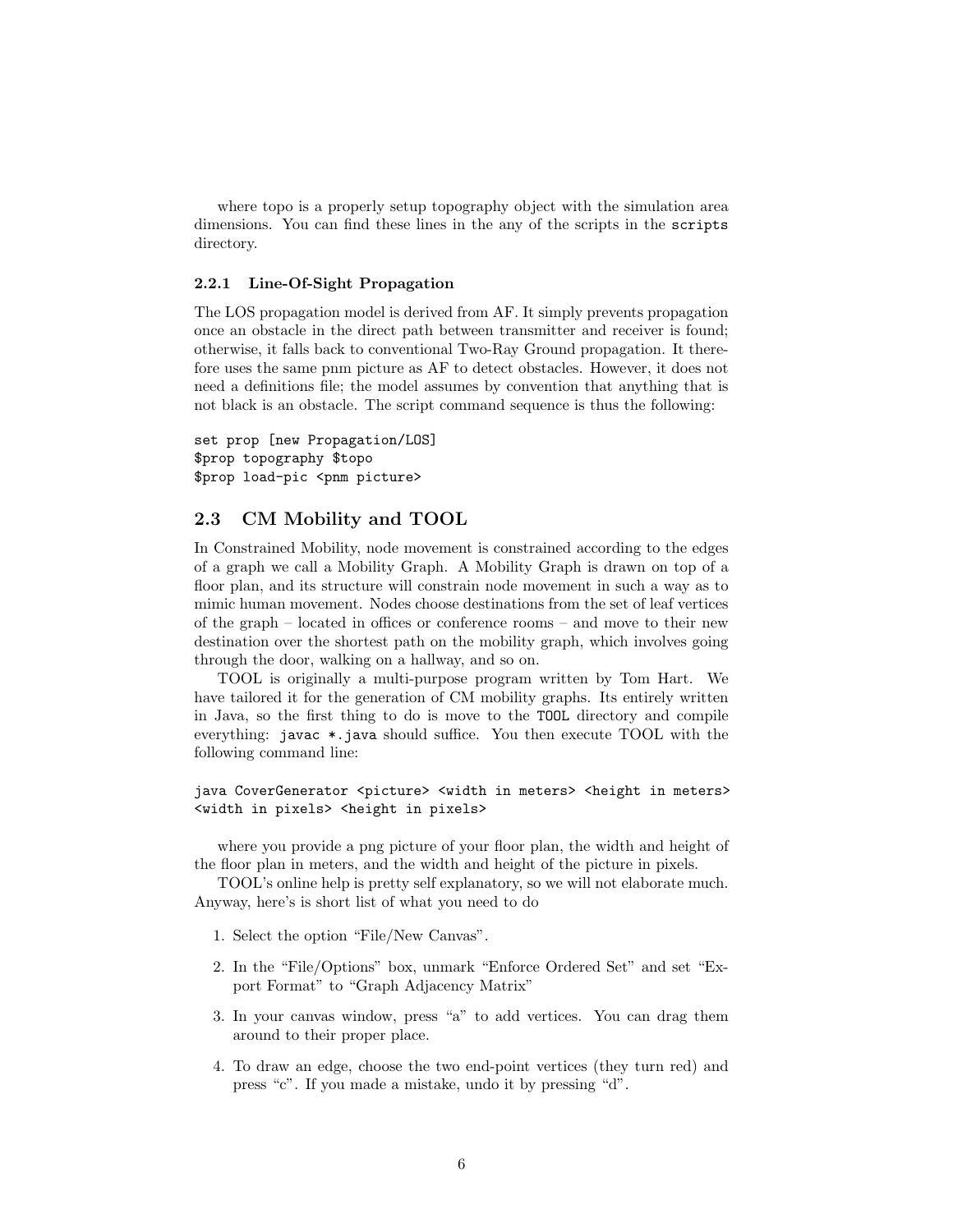- 5. To specify that a vertex is suitable as a node destination, choose it and press "e". You can undo this by pressing "e" again. Once the vertex is no longer selected, it should be blue.
- 6. Once you are done, save your work using "File/Save Canvas".
- 7. And finally, export your work usgin "File/Export". We will use this second file in the following stage.

To serve as an example, you can run

java CoverGenerator bahen.pnm 88 113 1464 1920

and after loading bahen\_cm\_canvas.txt you'll be able to export bahen\_cm\_graph.txt.

#### 2.4 Setdest

In the setdest directory you'll find a set of variants of the original setdest program written by the Monarch group [2]. This program randomly generates a RWP mobility scenario and dumps it to stdout in the form of a TCL script that ns2 will later use. The arguments passed are the number of nodes, simulation time, width and height of the simulation area, pause time and node speed. It is the assumption that you're familiar with this program.

#### 2.4.1 setdest rwp

setdest\_rwp is quite similar to the original setdest, but it takes an additional range argument: the radius in meters of the connectivity range of a single node, for free space or two-ray ground propagation. It uses this parameter to produce the three topology metrics we described in section 1.1. The following is an example of how to run setdest\_rwp to get a rwp mobility pattern for 20 nodes moving at 3 m/s max speed in a 88 by 113 m rectangle during 1200 seconds. Transmission range is set to 25 m, and pause time is set to zero

./setdest\_rwp -n 20 -r 25 -p 0 -s 3 -t 1200 -x 88 -y 113 > test.rwp

#### 2.4.2 setdest shell

setdest\_shell generates a shell mobility pattern assuming also free space propagation. Shell mobility is a middle-ground between CM and RWP: it considers outer walls but not inner walls. Node mobility is therefore constrained to happen within the shell outlined by the outer perimeter of the floor plan under consideration. Functionality of setdest\_shell is identical to that of setdest\_rwp. However, we need an additional parameter specifying a picture of the floor plan in pnm format.

As in AF, the pnm picture is meant to depict the floor plan, for the purpose of distinguishing its boundaries, in this case. By convention, the exterior of the floor plan (those places outside of the shell, where you don't want your nodes to go to) has to be in red color. Look at bahen\_af\_pic.pnm for an example. To generate a shell mobility pattern with the remaining parameters the same as in the previous example, just type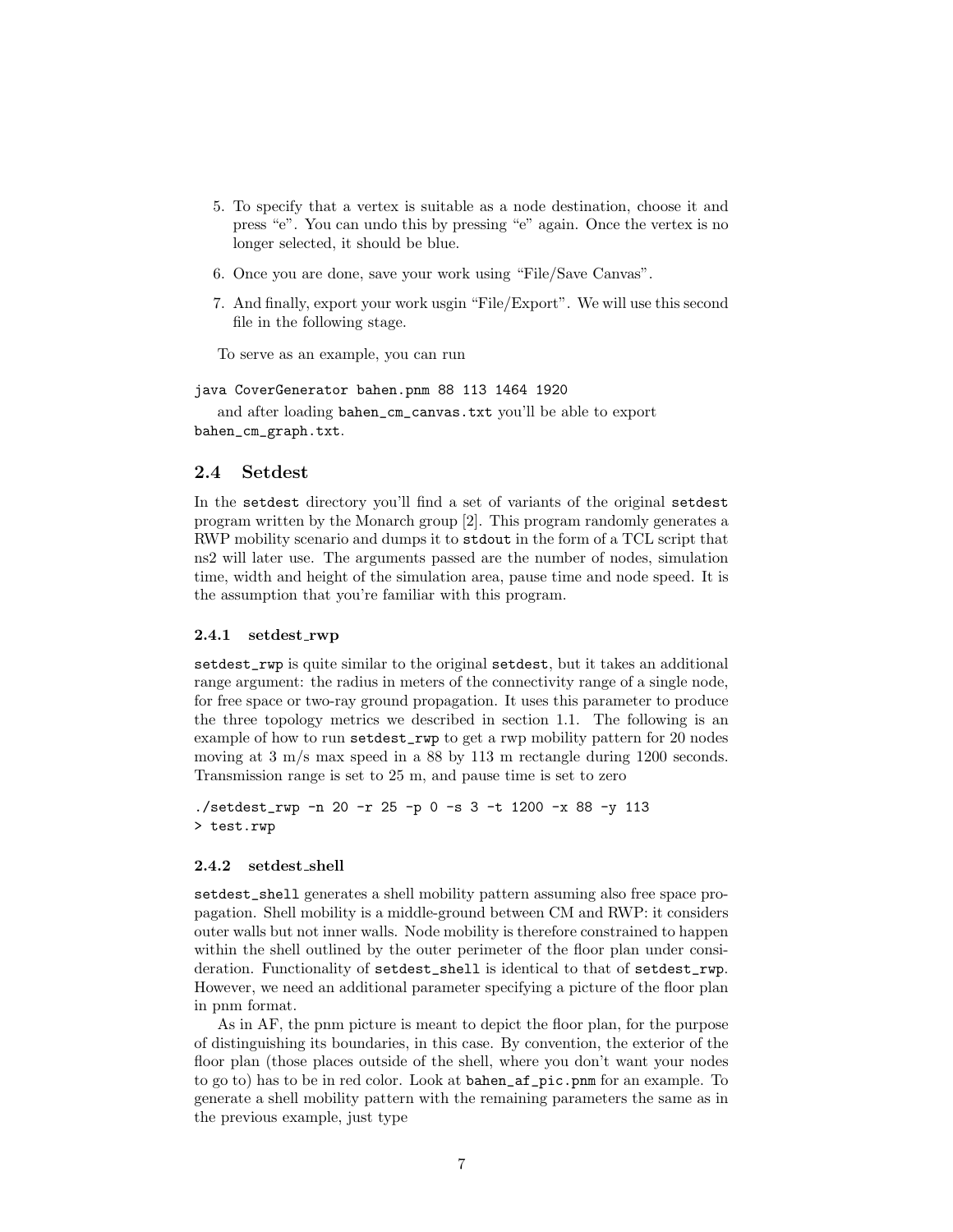./setdest\_shell -n 20 -r 25 -p 0 -s 3 -t 1200 -x 88 -y 113 -f bahen\_af\_pic.pnm > test.shell

#### 2.4.3 setdest\_cm

setdest\_cm generates a CM mobility pattern assuming free space radio propagation. It has the same parameters as setdest\_rwp, but you also need to specify where the CM mobility graph is. This is the file you generated using TOOL. A simple example:

```
./setdest_shell -n 20 -r 25 -p 0 -s 3 -t 1200 -x 88 -y 113
-f bahen_cm_graph.txt > test.cm
```
#### 2.4.4 setdest cm af

The final and most complex variant is that which generates a CM mobility pattern assuming AF propagation. We need to load the proper AF specification, as you would do in an ns2 simulation, in order to be able to compute the topology metrics. Apart from the CM graph, we need to load the pnm picture, as well as the definitions text file detailing the AF model parameters. The following will exemplify:

```
/setdest_cm_af -n 20 -r -71 -p 0 -s 3 -t 1200 -x 88 -y 113
-f bahen_cm_graph.txt -g bahen_af_pic.pnm -d bahen_af_defs.txt
> test.cmaf
```
Note that the range is now specified in as the sensitivity threshold that you will use in the simulation, in units of dBm.

#### 2.5 Instrumentation

We also provide our own instrumentation mechanism to record performance metrics. It consists of a set of modified ns modules which you can find in the instrumentation directory. The mechanism is simple: a set of counters and tables are initialized inside the GOD (Global Operations Director) object, and every time an event is written to the trace file, the cmu-trace module communicates the event to GOD, where the proper counter/table is updated. By the end of the simulation, counter contents in GOD are poured to stdout.

Besides modifying the cmu-trace.cc, god.cc and god.h files, we also need to customize a few other modules. packet.h is changed to add a new timestamp field to the common packet header; this new timestamp will be used to record packet delivery latency. Since DSDV routing packets are usually not recorded as trace events, we modified dsdv.cc to directly tell GOD whenever it broadcasts a routing packet. Moreover, we include in the new version of dsdv.cc a fix for a well-known infinite loop bug.

If you want to use our instrumentation tools, just replace the modules in the correct places of the ns2 source tree and recompile. Note that our modified code is based on version 2.26. Also, two commands need to be added to your simulation script file (after the creation of the god\_ object):

```
$god_ set-rp $opt(proto)
$ns_ at $opt(stop) ''$god_ dump-counters''
```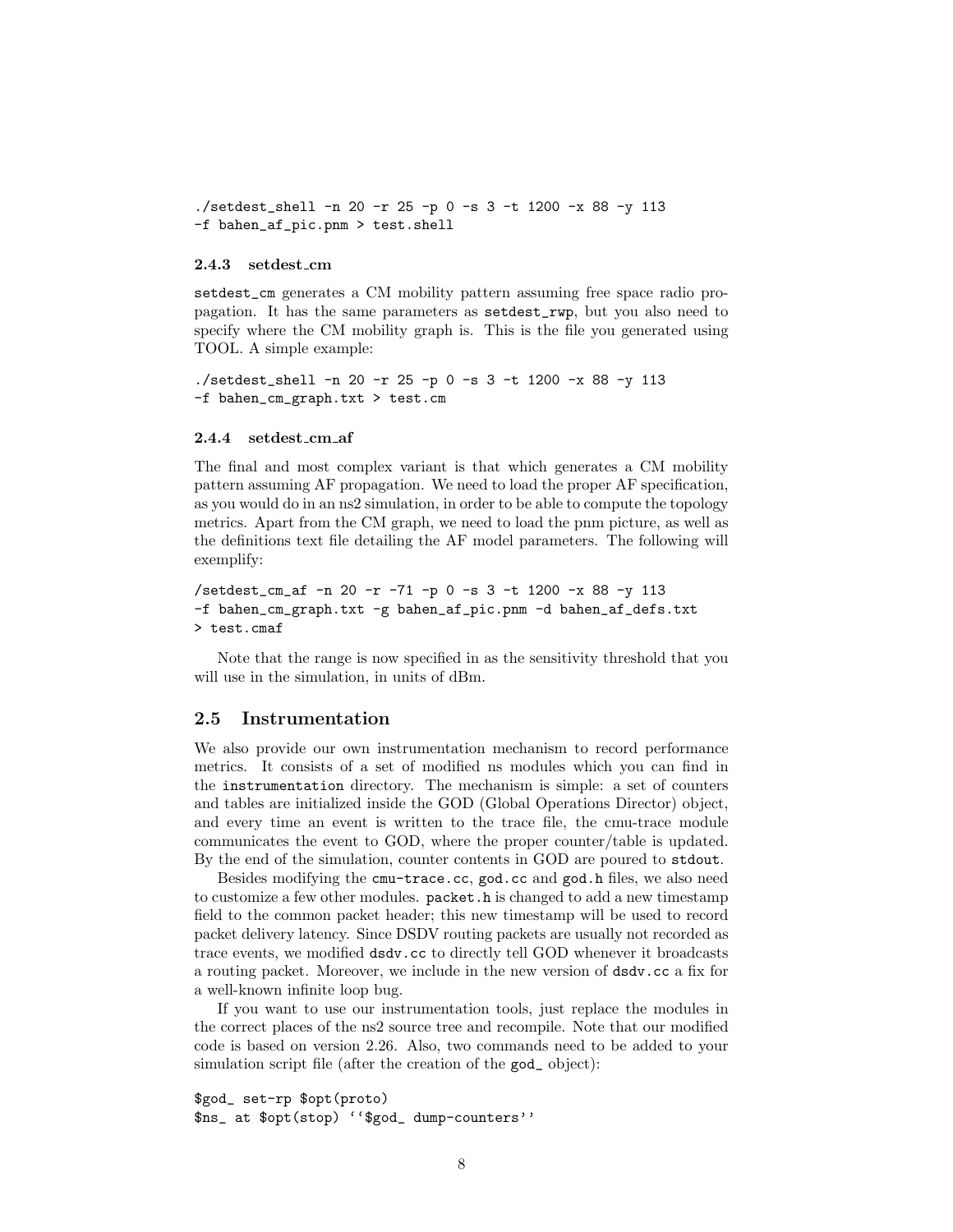### 2.6 Parsers

We provide two small  $Java<sup>1</sup>$  programs in the parsers directory. The idea is to automate the averaging of the results for a series of experiments targeting the same scenario, but with different randomly generated mobility patterns.

For example, assume that results-cmaf-20-dsr-91.1 represents the performance results (obtained through our instrumentation extensions) of the first run of an experiment using CM mobility, AF propagation with a sensitivity threshold of -91 dBm, DSR routing and 20 nodes. Furthermore,

results-cmaf-20-dsr-91.2, .3, etc... are the files containing the results for subsequent runs of the same experimental configuration. Executing

```
java OutputParser results-cmaf-20-dsr-91 5 1200 64
```
will average the results of 5 of those files – Note that we require different runs to be identified by a different number after a period at the end of the file name: .1, .2, etc... – and write the averages to

results-cmaf-20-dsr-91.csv, the comma-separated-values files readable by Matlab and most spreadsheet programs. A csv output example is provided in the parsers directory. The third and four arguments passed to OutputParser are simulation time and packet size, respectively, used to compute overall throughput.

While OutputParser allows us to average the performance metrics for several runs, obtained through our instrumentation extensions, MobilityParser is applied to the mobility pattern files generated by our different flavors of setdest to average the topology metrics: link changes, neighbor densities and path length. The syntax is similar:

```
java MobilityParser mobility-cmaf-20-91 5
```
will average mobility-cmaf-20-91.1 to mobility-cmaf-20-91.5, and output the results to mobility-cmaf-20-91.csv. Once again, a csv example for mobility averaging is provided in the parsers directory.

### 2.7 CBR

Traffic patterns are modeled after Constant Bit Rate sources. We slightly modified the original cbrgen.tcl script and placed it in the cbr directory. The new syntax is

```
ns cbrgen.tcl -nn <nodes> -mc <sources> -rate <pkts/second>
-size <pktsize> -seed <seed> > <destination file>
```
where the optional seed is a floating point number between zero and one. This will pour to stdout a tcl script that ns2 will interpret in order to set up the traffic pattern.

 $1$ Yes, we could have used Python or something else.